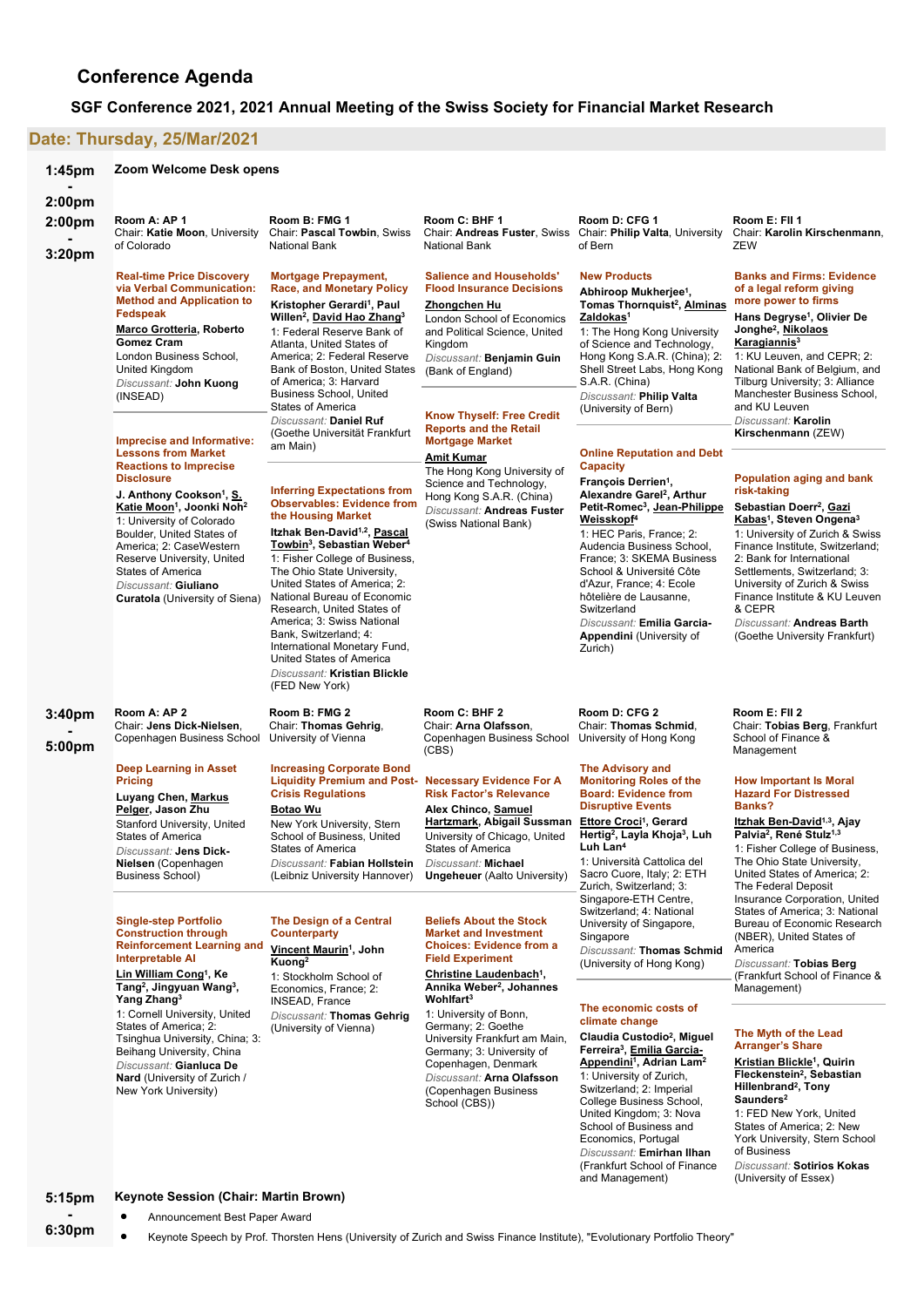# **Date: Friday, [26/Mar/2021](http://www.conftool.net/sgf2021/index.php?page=browseSessions&print=doc&form_date=2021-03-26&presentations=show)**

#### **1:45pm Zoom Welcome Desk opens**

### **- 2:00pm**

**2:00pm - 3:20pm Room A: AP 3** Chair: **Loriana Pelizzon**, SAFE Goethe University Frankfurt

# **Issuance and Valuation of Quantitative Easing**

**Stefano Pegoraro1 , Mattia Montagna2** 1: University of Notre Dame, United States of America; 2: University of Toronto, Canada *Discussant:* **Loriana Pelizzon** (SAFE Goethe University Frankfurt)

# **Predicting bond return predictability**

**Daniel Borup1 , Jonas Nygaard Eriksen1 , Mads Markvart Kjær1 , Martin Thyrsgaard2** 1: Aarhus University, Denmark; 2: Kellogg School of Management, Northwestern University, United States of America *Discussant:* **Vitaly Orlov** (University of St.Gallen)

**Room A: PHD1 Presentations of 20 minutes at: 3:30pm, 3:50pm, 4:10pm Room B: PHD2 Presentations of 20 minutes at: 3:30pm, 3:50pm, 4:10pm**

**- 4:30pm**

**3:30pm**

# **Bond Implied Risks Around Macroeconomic Announcements Xinyang Li**

Boston University, United States of America

**4:40pm -**

**6:00pm**

# **Uncertainty trends and asset prices**

**Room A: AP 5** Chair: **Christian Schlag**, Goethe University Frankfurt

am Main

**Federico Bandi1 , Lorenzo Bretscher2 , Andrea Tamoni3**

1: Johns Hopkins University, United States of America; 2: London Business School, United Kingdom; 3: Rutgers

### **Room B: AP 4** Chair: **Chi-Yang Tsou**, Hong Kong University of Science and Technology

# **Corporate Bonds with Profitability Premium Learning and the Anatomy of the**

# **Chi-Yang Tsou**

Hong Kong University of Science and Technology, Hong Kong S.A.R. (China) *Discussant:* **Jiri Knesl** (Said Business School, University of Oxford)

# **Momentum? What Momentum? Can Yilanci, Erik**

**Theissen** University of Mannheim, **Germany** *Discussant:* **Marco Grotteria** (London

Business School)

#### **Room C: BHF 3** Chair: **Matthias Weber**, University of St.Gallen

### **Inflation and Investors' Behavior: Evidence from the German**

# **Hyperinflation**

**Fabio Braggion1 , Felix**  von Meyerinck<sup>2</sup>, <u>Nic</u> **Schaub3** 1: Tilburg University; 2:

University of St. Gallen; 3: WHU - Otto Beisheim School of Management, Germany *Discussant:* **Oliver Spalt**

(University of Mannheim)

### **Waiting for the gain to come: How variance and skewness shape retail investors' trading behavior**

**Sabine Bernard1 , Benjamin Loos2 , Martin Weber3**

1: University of Mannheim & Leibniz-Institut für Finanzmarktforschung SAFE, Germany; 2: Technical University of Munich, Germany; 3: University of Mannheim *Discussant:* **Matthias Weber** (University of St.Gallen)

**Presentations of 20 minutes Room D: PHD4 Presentations of 20 minutes at: 3:30pm; 3:50pm; 4:10pm**

> **CEO Turnover and Director Reputation**

**Felix von Meyerinck, Jonas Romer, Markus Schmid** University of St.Gallen

(HSG), Switzerland

**Room D: CFG 4** Chair: **Daniel Metzger**, Erasmus University Rotterdam

# **Endogenous Operating Leverage: Foreign Labor**

**Regulations and Firm Boundaries**

**Katie Moon2 , Giorgo Sertsios1**

1: Universidad de los Andes, Chile; 2: University of Colorado Boulder, United States of America

#### **Room E: FII 3** Chair: **Falko Fecht**, Frankfurt School of Finance & Management

# **Banks, Maturity Transformation, and Monetary Policy**

## **Pascal Paul**

Federal Reserve Bank of San Francisco, United States of America *Discussant:* **Falko Fecht** (Frankfurt School of Finance & Management)

# **Bank Liquidity Provision Across the Firm Size Distribution**

**Olivier Darmouni<sup>1</sup>, Gabriel Chodorow-Reich2 , Stephan Luck3 , Matthew Plosser3** 1: Columbia University, United States of America; 2: Harvard University, United States of America; 3: Federal Reserve Bank of New York *Discussant:* **Felix Noth** (Leibniz-Institut für Wirtschaftsforschung Halle)

# **Room E: PHD5**

**Presentations of 20 minutes at: 3:30pm, 3:50pm, 4:10pm**

### **Does Working from Home Decrease Profitability and Productivity? Evidence from the Mutual Fund Industry**

**Han Xiao**

Pennsylvania State University, United States of America

**Room E: FII 4** Chair: **Alexander Braun**, University of St.Gallen

# **Life insurance convexity**

**Christian Kubitza1 , Nicolaus Grochola2 , Helmut Gründl2** 1: University of Bonn, Germany; 2: Goethe University Frankfurt am Main, Germany

**Room B: AP 6** Chair: **Andrea Barbon**, University of St.Gallen

# **Automation and the Displacement of Labor by Capital: Asset Pricing Theory and Empirical Evidence**

**Do media follow up? Sasan Mansouri** Goethe University Frankfurt am Main, Germany

**Jiri Knesl**

Said Business School, University of Oxford, United Kingdom

**at: 3:30pm, 3:50pm, 4:10pm**

**Room C: PHD3**

# **Firm life-cycle in merges and acquisitions**

**Tina Oreski** Swiss Finance Institute and USI Lugano, **Switzerland** 

**Room C: BHF 4** Chair: **Christoph Merkle**, Aarhus University

**Are Investors Sensitive to Impact?**

### **Florian Heeb1 , Julian F. Kölbel1,2, Falko Paetzold3,1, Stefan Zeisberger4,1** 1: University of Zürich, Switzerland; 2: MIT Sloan School of Management, United States of America;

3: EBS University of

**Ramona Westermann** Copenhagen Business School, Denmark *Discussant:* **Sebastian Gryglewicz** (Erasmus University Rotterdam)

**Room D: CFG 3** Chair: **Sebastian Gryglewicz**, Erasmus University Rotterdam

**Personal Taxes and Corporate Cash Holdings**

**Jens Dick-Nielsen, Kristian Miltersen,** 

# **Direct democracy, corporate political**

**strategy, and firm** 

### **value Ruediger Fahlenbrach1,2, Alexei Ovtchinnikov3 , Philip Valta4**

1: Ecole Polytechnique Fédérale de Lausanne; 2: Swiss Finance Institute: 3: HEC Paris; 4: University of Bern *Discussant:* **Felix Meschke** (University of

Kansas)